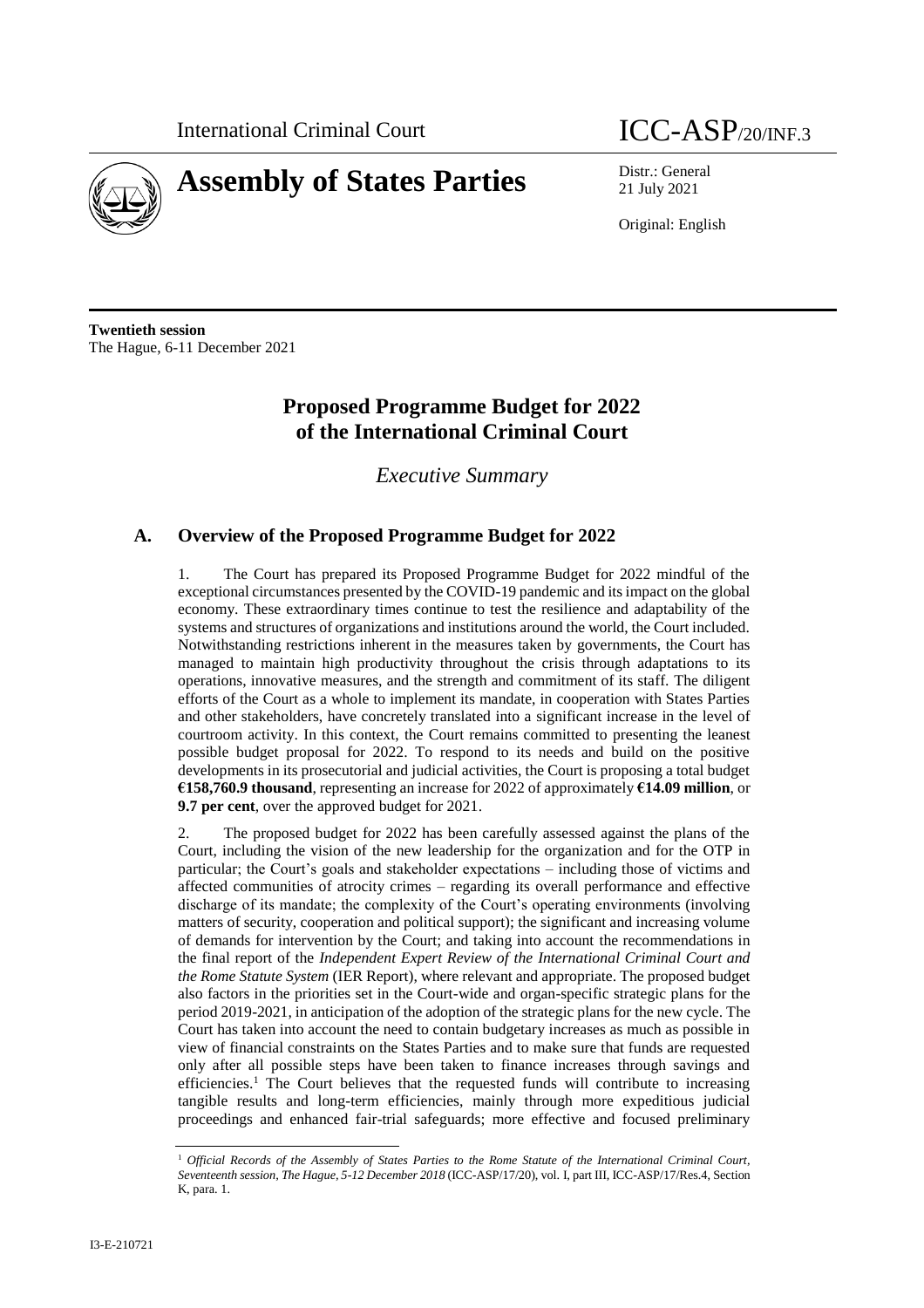examinations, investigations and prosecutions; enhanced impact on the ground; and a more secure information environment for the Court's operations.

3. The impact of the additional requirements to support developments in prosecutorial and judicial activities will result in an increase to the budget for 2022 over the budget for 2021. The budget increase presented is conservative compared to the operational increase and was achieved as a result of careful efforts to absorb new costs where possible, lessons learned from the COVID-19 pandemic and multiple improvement exercises.

4. In line with its response to the COVID-19 pandemic, elaborated on in the budget for 2021, the Court is constantly evaluating its internal processes as part of its commitment to continuous improvement to leverage the current global reality to its advantage and to evaluate the suitability of some of its structures and working methods in the new environment. In the light of the increasing workload of the Court (seen in a greater volume of judicial and prosecutorial activities), the Court needs to retain and reinforce its existing capabilities for the future, the capabilities in which States have invested over the years and which have allowed the institution to show resilience and adaptability in the face of new challenges and ever-increasing demands on its mandate and activities.

5. The decisions confirming the charges in *Abd-Al-Rahman* on 9 July and *Gicheru* on 15 July required a rapid response from the Court in order to include the resources required for these additional trials in this budget proposal. The Court's efforts to react swiftly have enabled it to present resource requests as early as possible in the budget consideration process, while adhering to the principle that it will request resources only for those activities that are certain and can be accurately calculated at the time of the budget submission. It should be recalled that, in accordance with this principle, further resources may need to be requested in future, depending on judicial decisions and the transfer of suspects to the Court.

6. In all, this Proposed Programme Budget for 2022 limits the budgetary increase that is necessary to respond to a number of positive operational developments for the Court as a whole. It reflects a thoroughly considered budget proposal prepared with due regard for responsible and disciplined budget planning and the necessary resource requirements of the Court to effectively undertake its mandate under the Rome Statute.

## **B. High-level strategic budget priorities for 2022**

7. The Court's Principals, through the Coordination Council, have identified a number of strategic budget priorities for the Court's activities in 2022. It is important to note that these priorities and activities reflect what can reasonably be anticipated for 2022 at the time of writing of this document, taking into account both the recent leadership changes at the Court and the continued impact of the COVID-19 pandemic. The projections may subsequently be affected by the realities and continuously evolving context of the judicial and prosecutorial work of the Court.

8. In formulating the budget priorities and main cost drivers, the Court's Principals have continued to rely on the Court-wide Strategic Plan for 2019-2021 and the strategic goals stated therein as the guiding principles in their commitment to presenting the leanest possible budget. These strategic goals are the cornerstone of the Court's planning approach and feature prominently in its budget planning for 2022. The planning is complemented by the distinct strategic plans for the same period for the OTP, the Registry and the Trust Fund for Victims, and further informed by the vision, strategic direction and independent judgment of the new leadership as well as the Court's early anticipation of the next strategic period. Performance and results will be assessed in the preparation of the new strategic plans. The importance of measuring performance, while insisting on the link between strategic planning, risk management and budgetary planning, will be duly taken into account.

9. The Court's overriding objective is to achieve an effective, efficient and universal system of international criminal justice, under the Rome Statute, in which to independently conduct fair and expeditious investigations and trials when national authorities are unable or unwilling to genuinely do so. The three main strategic areas, which encompass all Court activities and are reflected in the respective strategic plans of each organ, continue to be judicial and prosecutorial performance; cooperation and complementarity; and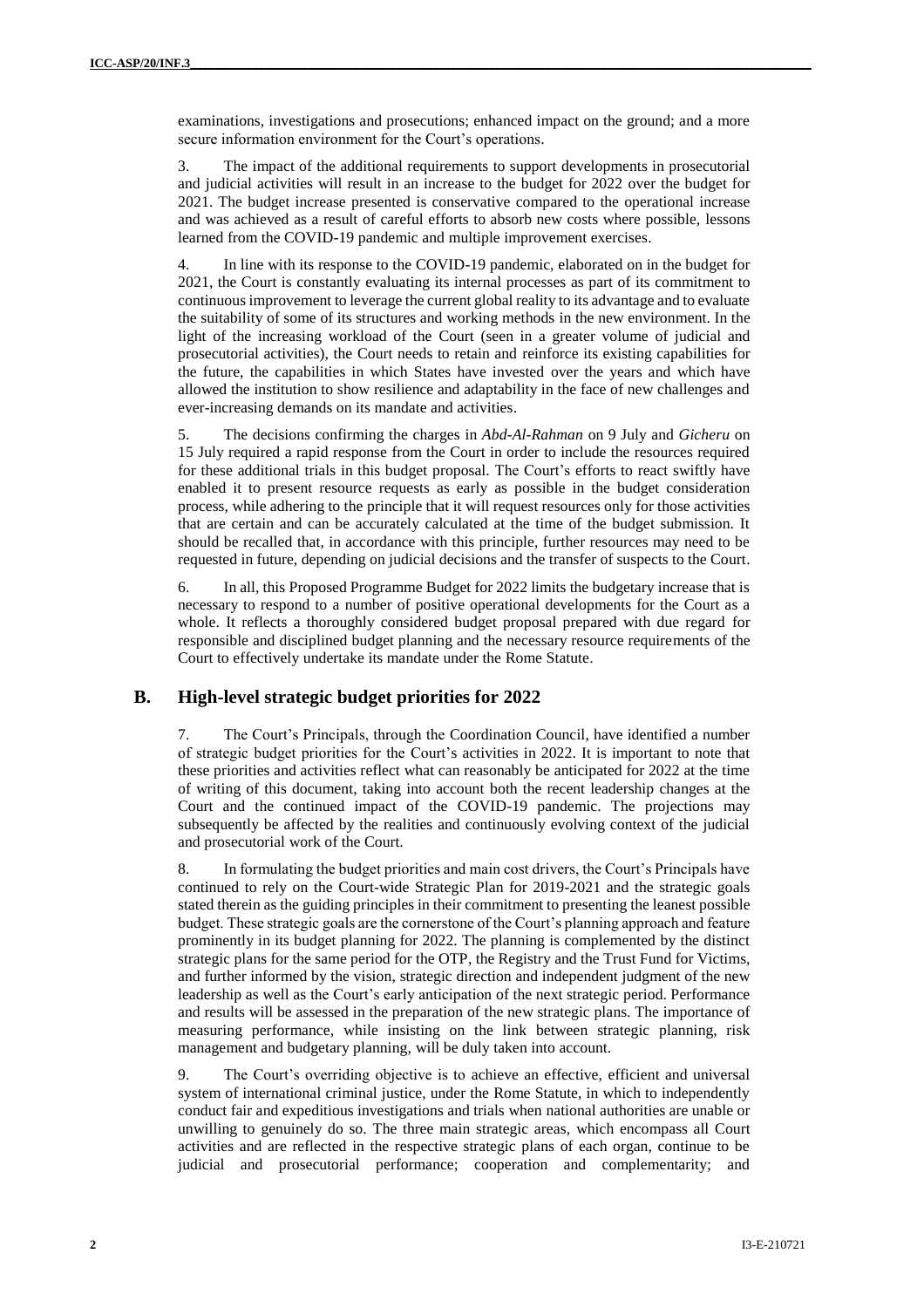organizational performance. <sup>2</sup> Additionally, to contribute to its effective functioning, the Court is also committed to continue engaging closely in the Independent Expert Review process.

10. In this context, the Court has identified the following priorities:

#### **1. Conduct and support fair and expeditious judicial proceedings**

11. The conduct of fair and expeditious pre-trial, trial and appeal proceedings before the Chambers remains an essential facet of the Court's mandate. In 2022, the number of active trials with court hearings is forecast to double, from two trials in 2021 to four trials in 2022.

12. In comparison to most domestic proceedings, proceedings of the Court are exceptionally complex in terms of the cases presented and the procedural rules to be followed. The sheer number of witnesses, volume of evidence and number of languages involved, coupled with the need for security on the ground and cooperation from national jurisdictions, make trials resource-intensive and often lengthy. Delays affecting part of one trial can have a multiplying effect on other aspects of the Court's operations and budget – such as detention or witness costs. Efficiency is therefore crucial, and the Court continues to work tirelessly to expedite proceedings, e.g. through the Chambers' standardized practice manuals and the OTP's resolve to enhance the quality of its investigations, the resilience of its processes and the strength of the cases it actually presents to the Chambers.

13. At the pre-trial level, a decision on confirmation of charges is expected to be handed down in *Said* in the fourth quarter of 2021. If charges are confirmed in this case as well, trial preparations could commence in 2022, triggering additional resource requirements. In addition, if any of the persons for whom warrants of arrest have been issued by the Pre-Trial Chambers are arrested and surrendered to the Court on short notice (as has happened in the past), this would lead to an increase in activity at the pre-trial level and a concomitant increase in the level of required resources.

14. At the trial stage, the number of cases will double. Two cases, *Al Hassan* and *Yekatom and Ngaïssona*, are expected to continue at an accelerated pace, while two new cases, *Abd-Al-Rahman* and *Gicheru*, will enter the trial stage. This will generate significant additional workload for the Court and will require additional capacity for more courtroom activities.

15. Final appeals on judgments and decisions are expected to continue in *Ongwen*, while the Appeals Chamber is also expected to hear interlocutory appeals from cases before the Pre-Trial and Trial Chambers.

16. Up to 11 defence teams and up to 8 teams of legal representatives of victims will need to be financed by legal aid in 2022. Judicial developments, including the recently confirmed charges in *Abd-Al-Rahman* and *Gicheru*, have automatically increased these costs, as applied according to the existing legal aid framework and enshrined in the Rome Statute, the Rules of Procedure and Evidence and the Regulations of the Court, by which the Court is obliged to abide.

#### **2. Conduct at least eight active investigations and support five cases in (pre-)trial, including through operations in the field**

17. Article 53 of the Rome Statute mandates the Prosecutor to initiate investigations in situations where he or she determines that there is a reasonable basis on which to proceed. The jurisdiction of the Court covers the most serious crimes of concern to the international community, and its operations often take place in very challenging security and cooperation environments. In addition, in nearly all cases, local languages and other operating conditions vary. As a result, in comparison to investigations at the national level, the Court's investigations are extremely complex and resource-intensive.

18. Despite the continued impact of the COVID-19 pandemic and limited resources, the Court has demonstrated resilience and flexibility and has continued to deliver on its

<sup>&</sup>lt;sup>2</sup> In alignment with the Court's strategic plans and main strategic areas, the Trust Fund for Victims complements the Court's activities through the implementation of reparations and assistance activities, striving – as one of its main goals – to maximize the impact thereof on victims, their families and communities.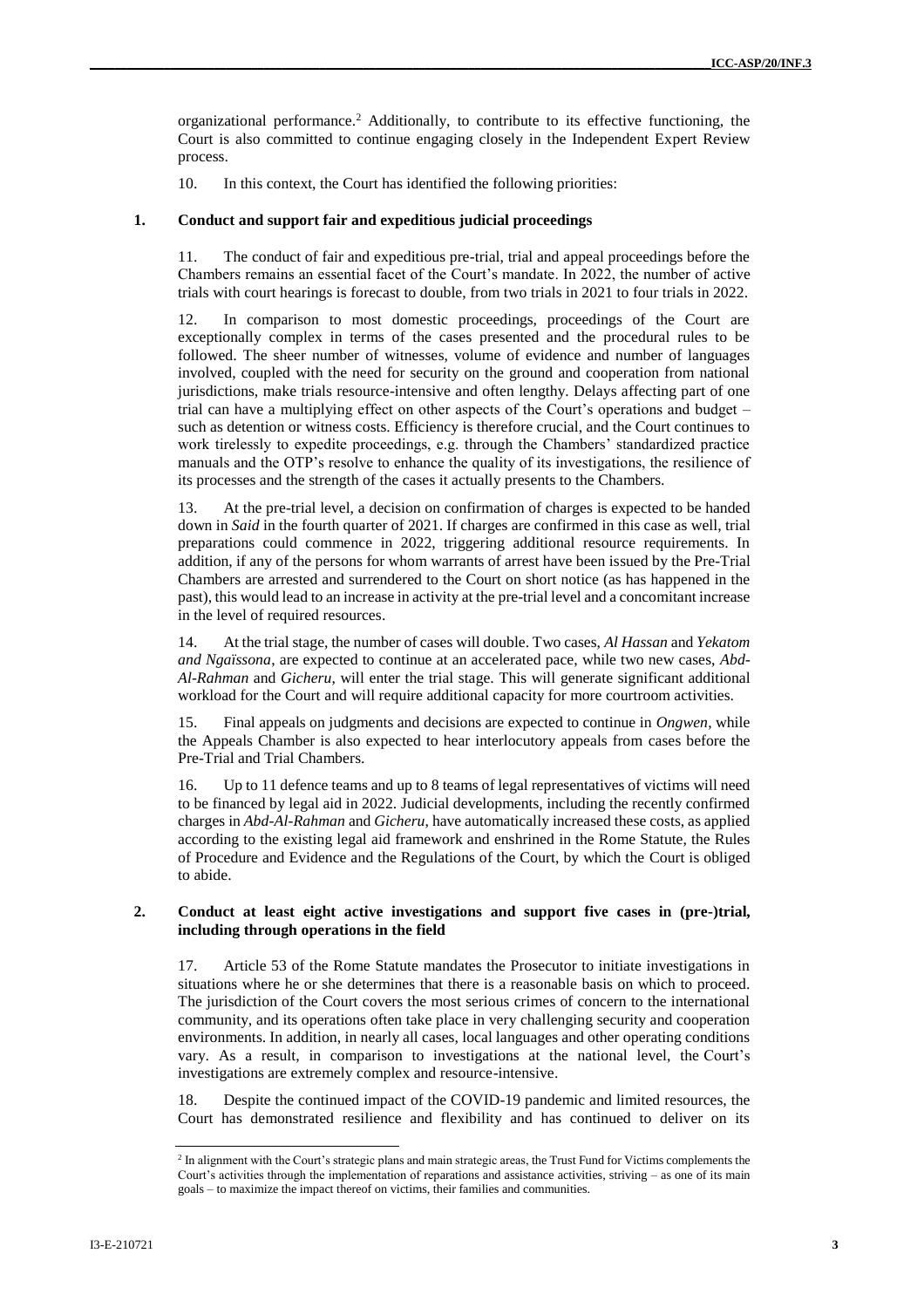significant mandate, leading to tangible successes in court as well as consequent increases in the workload in 2022. Activities have been reprioritized and adapted where necessary to enable business continuity and to safeguard the health and well-being of staff and those they interact with on the Court's premises and in the field. Funds have been managed in a responsible and conscientious way, including to limit the financial impact of the new working modalities and conditions, the additional measures necessary to mitigate COVID-19 infection risks and liquidity problems.

19. The newly sworn-in Prosecutor is currently conducting a comprehensive review of all preliminary examinations, investigations and prosecutions, and of the OTP's Policy on Case Selection and Prioritisation and the newly adopted Policy on Situation Completion. This review will ultimately guide the Office's priorities for 2022. The budget that the OTP is presenting is based on current activities in 2021 and has been carefully prepared to present the leanest and most effective proposal that allows the OTP to focus its resources effectively to ensure that it can discharge its statutory duties – including the burden of proof in all cases – to manage the dynamic workload, sustain its operations under challenging circumstances and preserve and strengthen its capacity to do better and deliver results.

20. In this context, in accordance with the Prosecutor's aim to refocus the Office, in 2022 the OTP will prioritize resources in relation to those situations with cases in pre-trial and trial proceedings, namely Darfur (Sudan), Mali, CAR II(a) and CAR II(b), and Kenya (article 70). Additionally, the OTP will conduct investigations in at least eight situations, as follows: Bangladesh/Myanmar, Burundi, Côte d'Ivoire (CIV II), Darfur (Sudan), Georgia, Libya (three cases), $3$  in addition to Afghanistan (currently subject to an ongoing deferral request under article 18 of the Rome Statute but nonetheless requiring maintenance activities) and Palestine (currently in the investigation planning phase). Such prioritization is required to ensure and, where possible, increase the speed, efficiency and effectiveness of operations, taking into account the limited resources available to the OTP and the need to avoid spreading those resources too thin. Nevertheless, all situations will continue to be monitored, for example, for new leads or prospects of arrest or to continue engaging with witnesses in cases pending arrests.

21. At the time of the submission of this budget document, the OTP is also seized of eight preliminary examinations (Bolivia, Colombia, Guinea, Nigeria, the Philippines, Ukraine and two situations in Venezuela). Five of these are currently ongoing. The preliminary examinations in relation to Nigeria, Ukraine and the Philippines have been completed; the latter is the subject of an application by the former Prosecutor requesting judicial authorization under article 15 of the Rome Statute. Resource constraints have meant that the Office has not yet sought judicial authorization to proceed to the investigation phase in the situations of Nigeria and Ukraine. This is a matter that would need to see resolution as soon as possible. The Office invites an open and frank discussion with States Parties in this regard. In any further steps across the situations under preliminary examination, the OTP will take into account strategic and operational considerations and challenges, including in particular the Office's resource constraints and the Prosecutor's review of the OTP's activities. Owing to the inherently dynamic nature of the OTP's mandate and activities, it is possible that additional investigations may be opened during the remainder of 2021 or in 2022. At the same time, the OTP has continued to review communications submitted to the Office, some of which are likely to lead to new situations requiring the opening of a preliminary examination.

22. The OTP has carefully reviewed its staff needs in the light of the Prosecutor's vision and plans for the reorganization of the Office. As the Office's ongoing investigative activities and workload continue to remain at a high level, important changes to the structure of the Office are being proposed under the leadership of the new Prosecutor in a considered effort to optimize its performance against ever-increasing workload, rationalize the functioning of the organ and enhance its effectiveness through greater integration. The objective is therefore to make the OTP a bespoke and consistently high-performing organ. The new reorganization of the Office will improve its capacity to conduct its core activities while introducing important changes that aim to enhance not only the way the OTP conducts its work, but also

<sup>&</sup>lt;sup>3</sup> The Office had planned to focus on one line of investigation in the Libya situation (Libya III) in 2021. However, it has continued to monitor the evolution of all cases in that situation and intends to conduct investigative activities in 2022 in Libya IV and Libya V as well.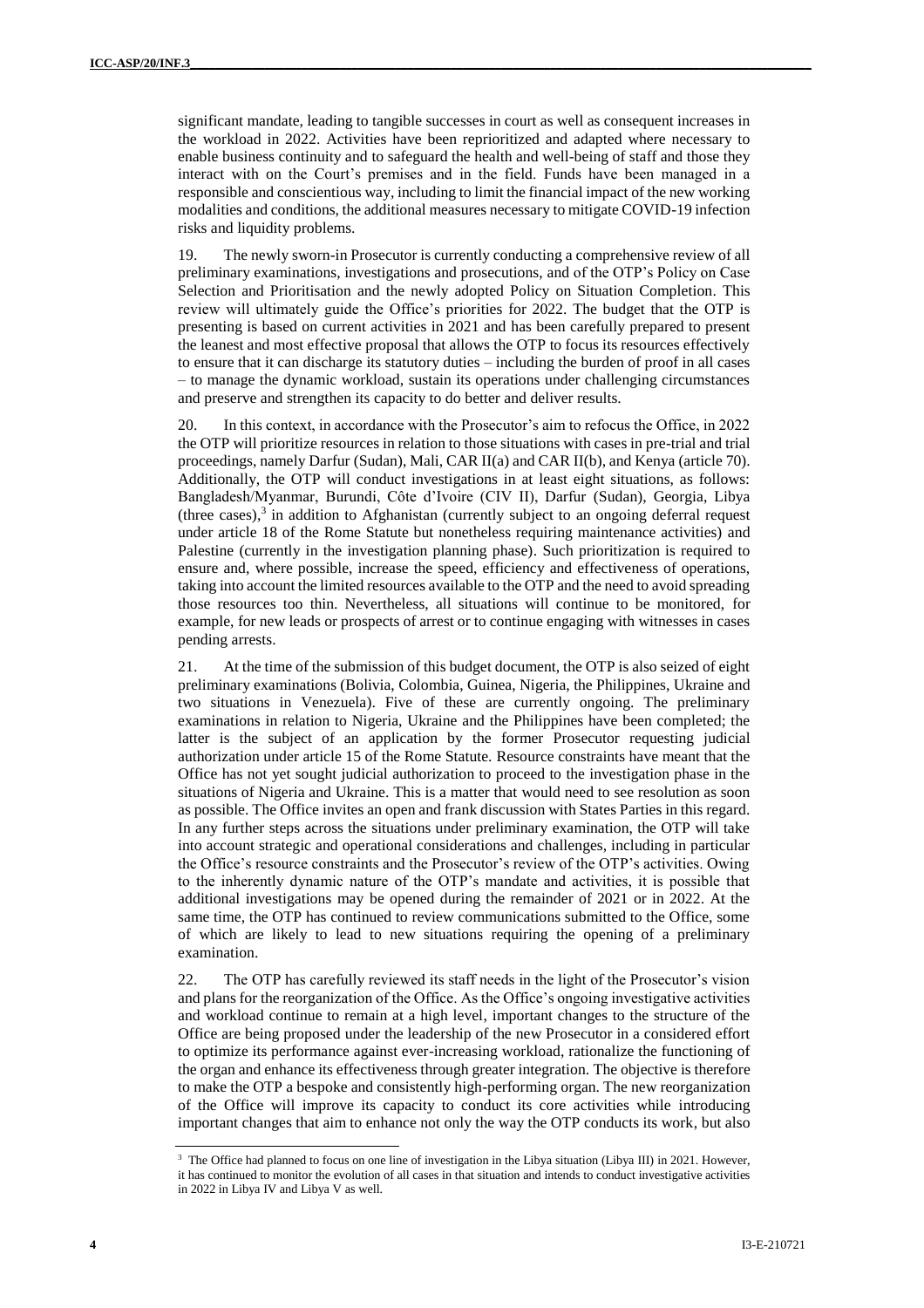the workplace environment in which that work is conducted, thereby elevating performance. The envisaged reorganization is intended to ensure greater efficiency and performance from the Office in the discharge of its mandate while at the same time duly addressing many of the recommendations of the IER in the process. It is designed to make optimal and efficient use of the existing human resources and services of the Office. Only a limited number of new positions are proposed in the OTP budget for 2022. These positions are central to the new Prosecutor's vision, reorganization and approach to prosecutorial performance and are required to enhance OTP capacity.

23. For the mid- and long-term efficiency and viability of its operations, it is critical that the OTP be able to maintain and, where possible and necessary, strengthen its staff capacity. The details of OTP planning are explained in the budget proposal for Major Programme II.

The Registry continues to provide the Court with support in administrative and operational matters both at Headquarters and in the country offices. In 2022, there is a notable need for the Registry to provide protection to an increased number of witnesses, which is another important cost driver for the Registry. Mindful of their respective mandates and of the specific security and confidentiality aspects of their operations, the Registry and the OTP continue to optimize their cooperation and synergies both at Headquarters and in the country offices.

#### **3. Reparations activities in five cases**

25. In 2022 the implementation of reparations awards is expected to reach new levels of volume and complexity in the *Katanga*, *Lubanga*, *Al Mahdi* and *Ntaganda* cases. It is expected that the delivery of reparations in *Katanga* as well as the process relevant to the eligibility assessment in *Lubanga* will come to a close in the first half of 2022; while the impact evaluation of *Katanga* will follow. In 2022, up to two thousand beneficiaries will continue to benefit from the multi-annual collective awards reparations programme in *Lubanga* that will then be in its second year. The symbolic reparations measures for child soldiers in *Lubanga* will also be implemented. In *Al Mahdi*, it is anticipated that the three multi-annual collective reparations projects (building-related, economic and psychological reparations) will be ongoing, as will the evaluation of the individual awards that will be implemented by the end of 2021. In *Ntaganda*, the victim eligibility assessments that started in 2021 will expand and, subject to the approval of an implementation plan, the process of procuring and contracting partners for the implementation of a collective reparations programme will continue. In *Ongwen* (Uganda), with the largest expected victim base to date in reparations cases at the Court, an implementation plan will be developed in 2022 following the anticipated order for reparations, which should lead to the approval of processes for the eligibility assessment and the implementation of reparations awards. Such initial activities may continue or start in 2022 in *Ntaganda* and *Ongwen*, respectively, contingent on the relevant Chamber's requests for and approval of implementation plans to address the urgent needs of victims.

#### **4. Capital replacement plan for the Court's Permanent Premises**

26. Following the recommendations of the Committee and the resolution of the Assembly,<sup>4</sup> the Court and the main contractor engaged by the Court for the maintenance of its premises submitted to the Committee for its consideration a medium-term plan for capital replacements (2021-2024) needed to ensure the smooth functioning of the building. Longerterm budgetary needs are reported in the budget narrative of Major Programme V and in Annex XIV of the Court's Proposed Programme Budget for 2022. As the Committee recommended reassessing the medium and long-term capital replacement plan in light of budgetary appropriations for 2021, the proposed budget absorbs the expected price index increase in the facilities management industry in the Netherlands. This reduction will be implemented by continuing to replace only vulnerable elements that have already broken down or show signs of imminent breakdown.

<sup>4</sup> *Official Records … Eighteenth session … 2019* (ICC-ASP/18/20), vol. I, part III*,* ICC-ASP/18/Res.1, Section G, para. 1; and ICC-ASP/18/15*,* para. 115.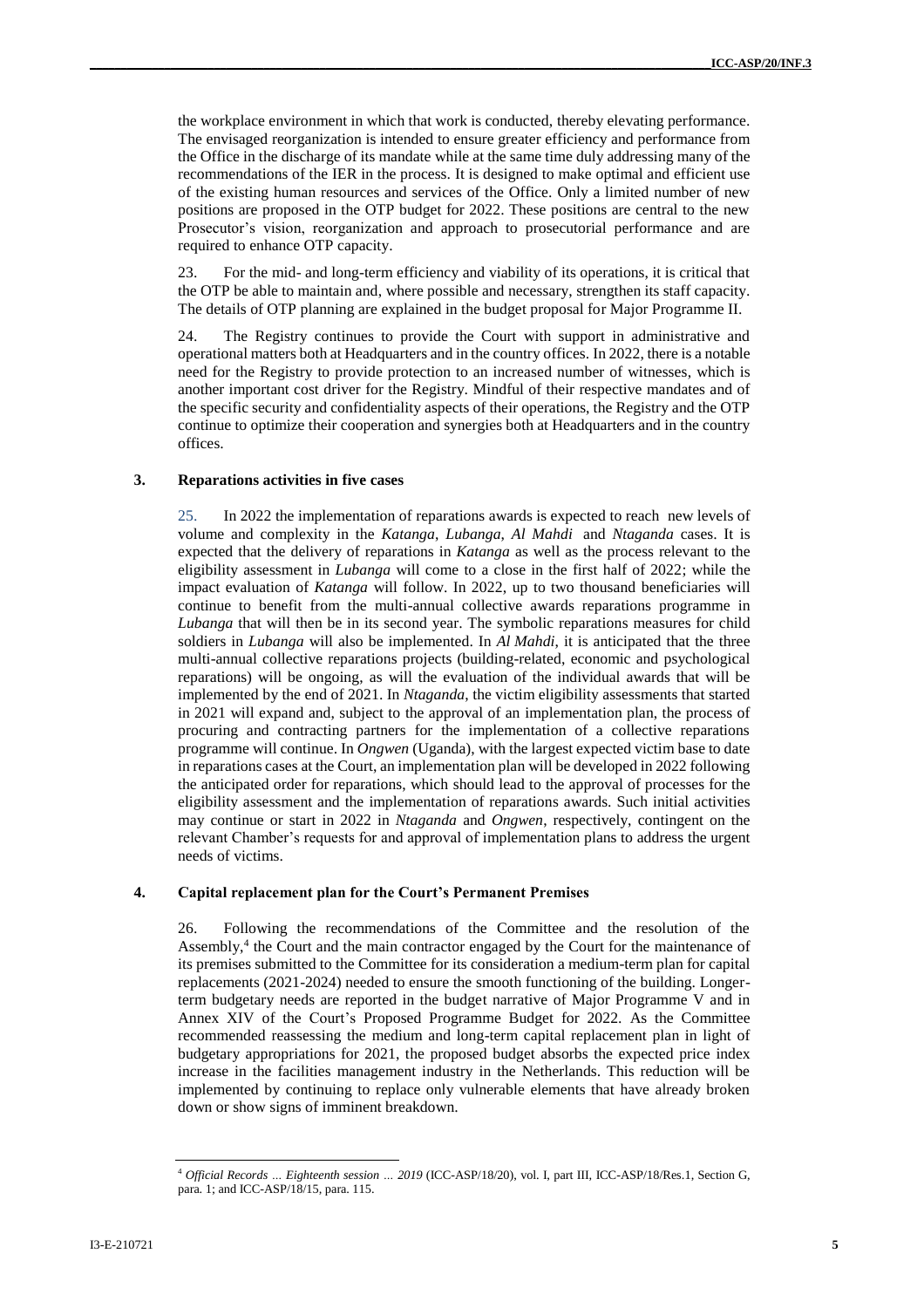# **C. Savings and efficiencies**

27. Since its fifteenth session in November 2016, the Assembly has requested the Court to present a sustainable budget proposal for the following year in which proposed increases are requested only after all possible steps have been taken to finance such increases through savings and efficiencies.<sup>5</sup> In addition, the Assembly has also requested the Court to present an annex to the programme budget with detailed information about the savings and efficiencies achieved in the current year and estimates for the following year.<sup>6</sup> Subsequently, savings and efficiencies were reported in the 2018, 2019, 2020 and 2021 programme budgets.<sup>7</sup>

28. In the Proposed Programme Budget for 2022, the Court has achieved organizationwide savings and efficiencies in the amount of  $\epsilon$ 2,598.0 thousand (1.8 per cent). In total, the Court's reduction to the baseline amounts to  $\epsilon$ 1,551.4 thousand. Through these savings and efficiencies, the Court has been able to offset increases in other areas where resources are necessary to implement mandated activities for 2022. All the initiatives are described in detail in Annex XVI.

# **D. Proposed Programme Budget for 2022**

29. The Court's Proposed Programme Budget for 2022 amounts to **€158.76 million**. This represents an increase of approximately **€14.09 million**, or **9.7 per cent**, over the approved budget for 2021 ( $E$ 144.67 million). On the recommendation of the Committee at its twentyfifth session, 8 the figures for the proposed regular budget are presented separately from interest on the Host State Loan for the Court's permanent premises. Including the interest of **€3.59 million** on the cost of the permanent premises project, the Court's Proposed Programme Budget for 2022 amounts to **€162.35 million**, or an increase of **9.5 per cent**.

30. As indicated, additional requirements are directly linked to the anticipated volume of work and a significant increase in the level of activities of the Court in 2022. The request aims to cater for, *inter alia*, preliminary examinations, investigations and prosecutions, trials, witness protection, language services, legal aid, reparations and assistance to victims, and management of the Court's various facilities. The Court has constructed a realistic and focused budget, fully cognizant of its needs while mindful of the acute difficulties that have arisen as a consequence of the global pandemic. In this regard, efforts have been made Courtwide to maximize flexibility and explore enhanced collaboration, redeployment and prioritization of activities to optimize the Court's use of resources even further. The Court has carefully sought ways in which to increase efficiencies and absorb exogenous, obligatory costs – at times by taking difficult measures – without impeding its operating capabilities.

<sup>5</sup> *Official Records … Fifteenth session … 2016* (ICC-ASP/15/20), vol. I, part III, ICC-ASP/15/Res.1, Section L,  $\begin{bmatrix} 2 & 1 \\ 6 & 2 \end{bmatrix}$ 

<sup>6</sup> *Official Records … Fifteenth session … 2016* (ICC-ASP/15/20), vol. I, part III, ICC-ASP/15/Res.1, Section L, para. 2.

<sup>7</sup> *Official Records … Sixteenth session … 2017* (ICC-ASP/16/20), vol. II, part A, paras. 38-51 and Annex X; *Official Records … Seventeenth session … 2018* (ICC-ASP/17/20), vol. II, part A, paras. 35-41; and *Official Records … Nineteenth session … 2020* (ICC-ASP/19/20), vol. II, part A, paras. 34-38.

<sup>8</sup> ICC-ASP/14/15, para. 25.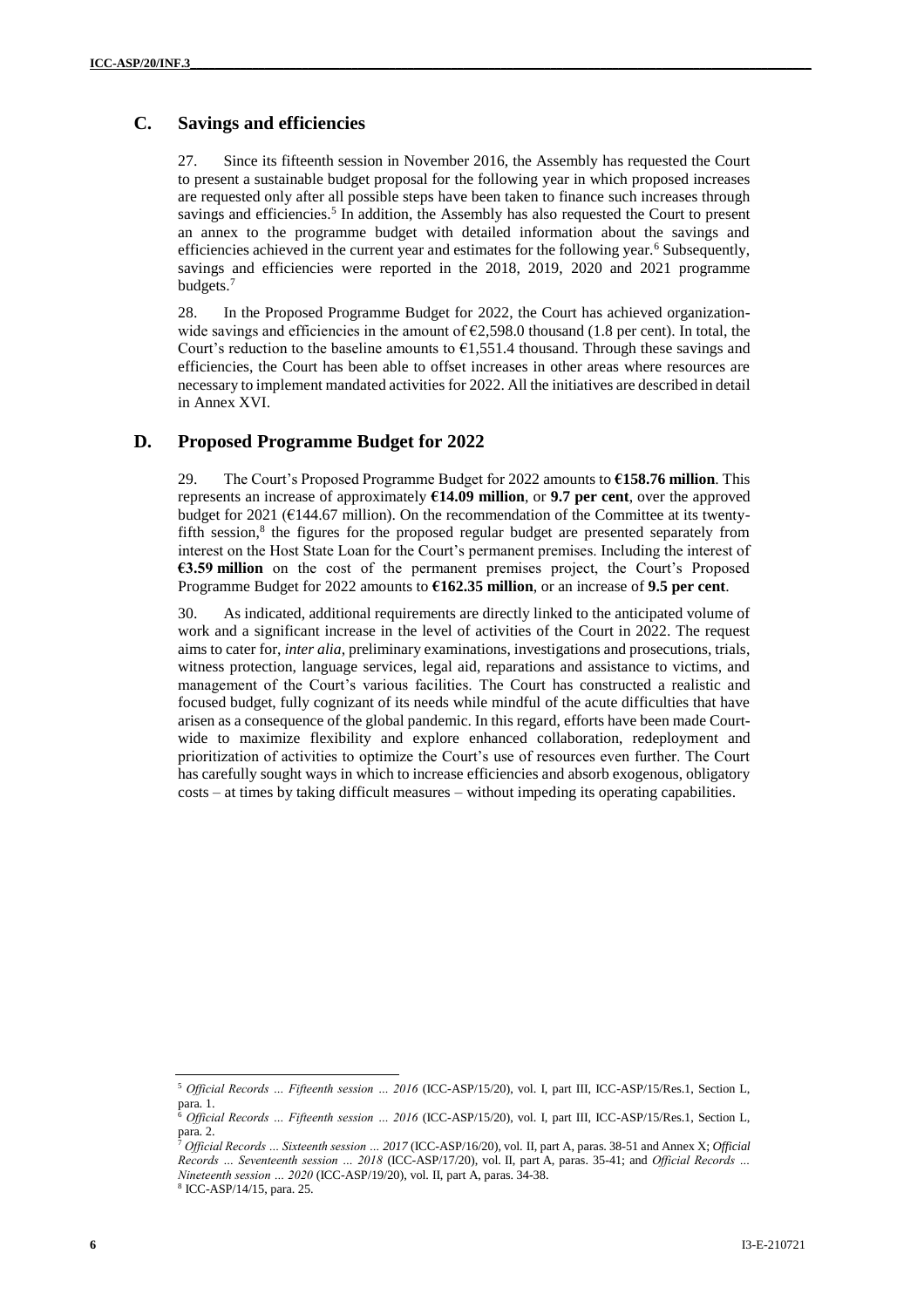|                           | 2021 Approved | Resource Changes |      | Proposed 2022 |
|---------------------------|---------------|------------------|------|---------------|
| <b>Programme</b>          | <b>Budget</b> | Amount           | $\%$ | <b>Budget</b> |
| MPI - Judiciary           | 11,756.3      | 1,613.9          | 13.7 | 13,370.2      |
| <b>MPII - OTP</b>         | 47,334.8      | 3,994.0          | 8.4  | 51,328.8      |
| MPIII - Registry          | 75,784.0      | 7,794.9          | 10.3 | 83,578.9      |
| $MPIV - SASP$             | 2,837.0       | 338.6            | 11.9 | 3,175.6       |
| $MPV - Premises$          | 2,270.0       |                  |      | 2,270.0       |
| <b>MPVI-STFV</b>          | 3,199.6       | 188.6            | 5.9  | 3,388.2       |
| $MPVII-5 - IOM$           | 739.5         | 134.7            | 18.2 | 874.2         |
| $MPVII-5-OIA$             | 752.7         | 22.3             | 3.0  | 775.0         |
| Subtotal                  | 144,673.9     | 14,087.0         | 9.7  | 158,760.9     |
| MPVII-2 - Host State Loan | 3,585.1       |                  |      | 3,585.1       |
| <b>Total ICC</b>          | 148,259.0     | 14,087.0         | 9.5  | 162,346.0     |

## **E. Major Programme I: Judiciary**

31. The proposed budget for Major Programme I in 2022 amounts to **€13.37 million**, which represents an increase of **€1.61 million**, or **13.7 per cent**, as compared to the 2021 approved budget of €11.76 million.

32. This is the first proposed increase for the Judiciary in four years, with overall decreases approved in the 2019, 2020 and 2021 budgets. In terms of human resources, the 2022 budget for the Judiciary reflects important changes related to the Court's significantly increasing workload, both inside the courtroom and within the institution as a whole. The aforementioned doubling in the number of active trials requires the full complement of 18 judges to be in full-time service for the whole of 2022. Moreover, general temporary assistance in the form of nine new legal staff members – seven at the P-2 level and two at the P-3 level – will be required in the Chambers to address the mounting workload. The Presidency will also require two P-3 GTA legal staff members to enable the Judiciary to respond comprehensively to the IER Report.

33. This increased caseload in 2022 is expected to be handled successfully through the continued policy of flexible staff deployment, reinforced by effective coordination among the divisions. This approach is expected to continue to result in significant staff output and an improvement in and diversification of individual staff members' skills. Accordingly, despite the two-fold increase in the number of active trials in 2022, the Judiciary requests only a modest increase in additional staff resources over and above the requested and approved staffing level for 2021. This level has remained unchanged since 2018. As part of its commitment to presenting the leanest possible budget, no change is proposed by Major Programme I with respect to non-staff costs for 2022.

| <b>Major Programme I</b><br><b>Judiciary</b> | 2021 Approved- | Resource Changes |       | Proposed 2022 |
|----------------------------------------------|----------------|------------------|-------|---------------|
|                                              | <b>Budget</b>  | Amount           | $\%$  | <b>Budget</b> |
| Judges                                       | 4.711.1        | 365.0            | 7.7   | 5,076.1       |
| <b>Staff Costs</b>                           | 5.747.2        | (15.0)           | (0.3) | 5,732.2       |
| <b>Other Staff Costs</b>                     | 1,179.0        | 1,263.9          | 107.2 | 2.442.9       |
| <b>Non-Staff Costs</b>                       | 119.0          | ۰                |       | 119.0         |
| <b>Total</b>                                 | 11,756.3       | 1,613.9          | 13.7  | 13,370.2      |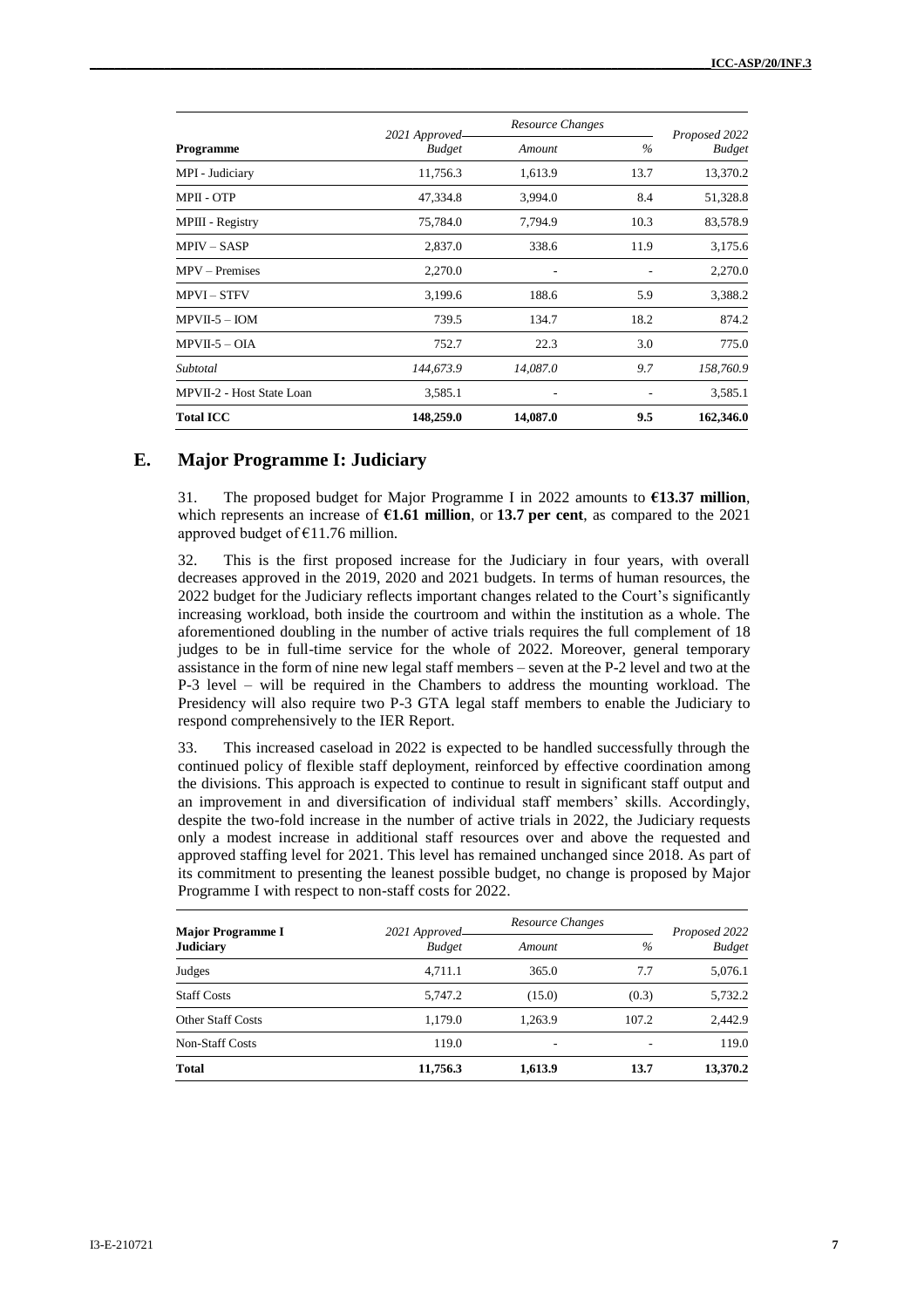## **F. Major Programme II: Office of the Prosecutor**

34. The OTP proposes a budget of **€51.32 million** for 2022. On the basis of planned required activities for 2022, and in furtherance of its Strategic Plan for 2019-2021, the OTP proposed budget has increased by **€3.99 million (8.4 per cent)** over the €47.33 million approved by the Assembly for 2021.

35. As indicated, important changes are being proposed to the structure of the Office under the leadership of the new Prosecutor in a considered effort to optimize its performance against the ever-increasing workload, rationalize the functioning of the organ and enhance its effectiveness through greater integration and synergies across all components of the Office as well as streamlined workflows and reporting lines. This new organization is informed by the Office's previous experiences and the strategic direction and independent judgment of the new Prosecutor. It moreover takes into account the recommendations in the IER Report, where relevant and appropriate.

36. The proposed changes are essential to implementing the Prosecutor's commitment to enhancing the overall effectiveness and governance of the Office and ensuring that staff expertise and resources are properly allocated and harnessed in an optimal workplace environment, and that the Office's core activities are conducted in accordance with the highest international standards that will withstand strict judicial scrutiny in the courtroom.

37. The Office has incorporated the Prosecutor's vision for change by maximizing flexibility in the use of staff funds and available posts where possible, in an effort to make optimal and efficient use of the existing human resources and services of the Office. Because of the nature of the Office's mandate and operations, the majority of the resources requested are staff related. In the 2022 proposed budget, total staff costs account for 91.6 per cent of the funds requested by the Office. In its 2021 submission, the OTP committed to leaving a number of previously approved posts unfilled or to fund them for a few months only, deliberately delaying recruitment to the last part of the year. These measures allowed for a reduction in staff costs that partially offset the United Nations Common System changes. For the 2022 proposed budget, however, these measures are not sustainable in the light of the increase in workload. Additional or changed positions are requested to support operations. These positions are central to the new Prosecutor's vision, reorganization and approach to prosecutorial performance, and are required to enhance OTP capacity. Wherever possible, the financial impact has been offset by the abolition of posts in the same area.

38. In relation to non-staff costs, the travel budget requested has been formulated considering several factors and requirements, in an attempt to find a balance between the need to safeguard the effectiveness of operations and the desire to minimize their financial impact. The Office has done so, firstly and most importantly, by minimizing the risks for the Office's staff involved in missions and for those interacting with its staff both at Headquarters and in the field; secondly, by ensuring that sufficient progress is made in the Office's operations, in particular in relation to the increased number of cases where a trial will be conducted in 2022 and to the investigations where prospects of issuing warrants of arrest and moving to the pre-trial stage are promising; and thirdly, by maximizing the value for money of the missions, benefitting from the measures devised and implemented during the pandemic. While the funds allocated to travel show an increase as compared to the 2021 approved budget, the amount requested is lower than the amounts approved in pre-pandemic years.

39. The increase in workload and in the number of activities also has an impact on the funds requested for other budget lines, such as in relation to the capacity of the Language Services Unit, and the provision of specific expert assistance in investigative and trial support activities (exhumations and forensic analysis, digital evidence corroboration, voice and facial recognition analysis for videos to be used as evidence, ballistic reports, etc.). The Court has made progress in the implementation of a common platform for the administration of training through e-learning tools. The new tools that the Office is planning to deploy will also require specific training and funds. Finally, funds are requested for OTP-specific information management enhancements. The proposed programme will define and implement a strategy, which encompasses architectural enhancements, aimed at cloud-driven initiatives that will lay the groundwork for the OTP's transition to a cloud-based environment.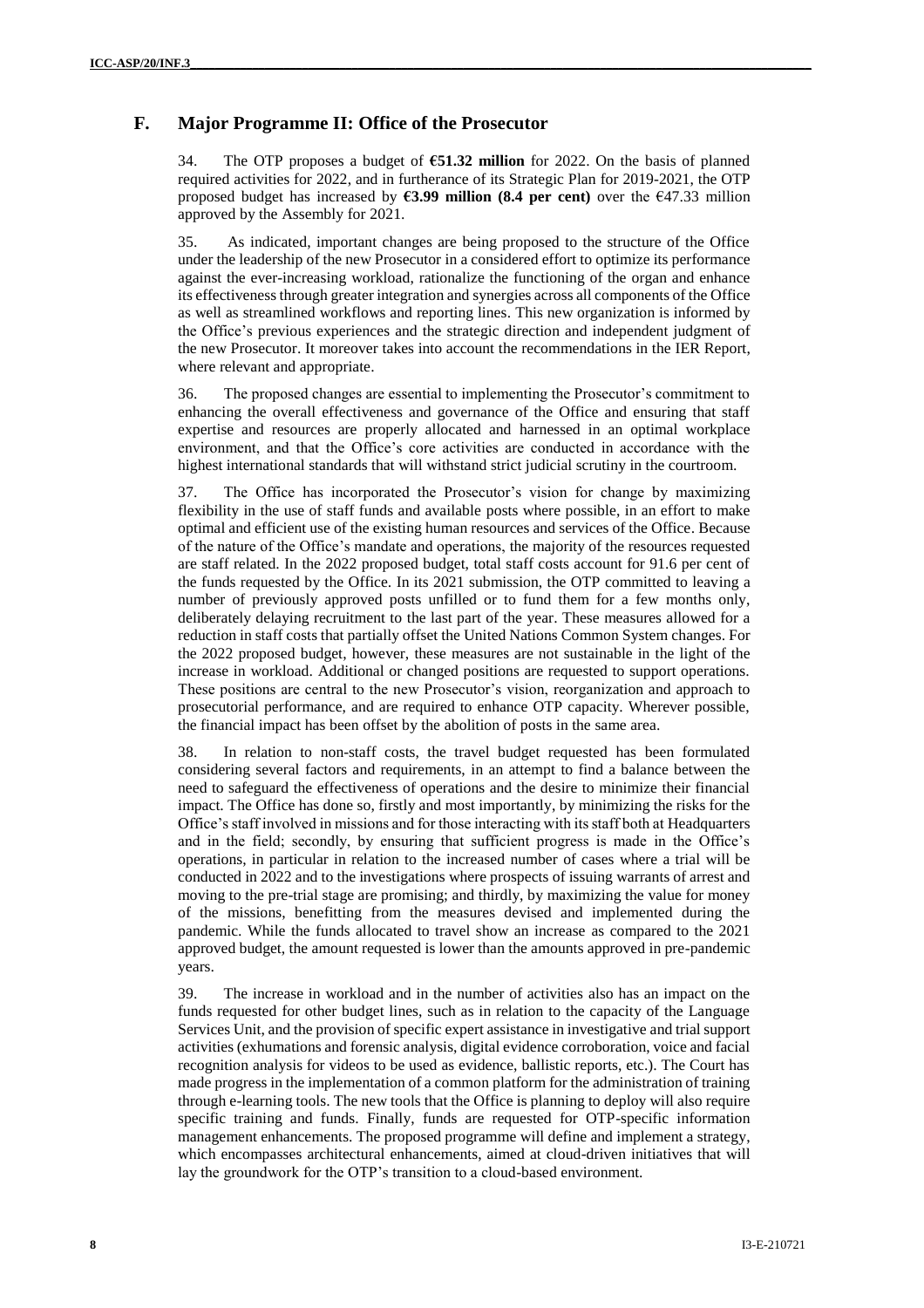40. The OTP, together with the Registry, has continued to pay particular attention to finding the most effective and efficient ways to plan for activities, including those requiring the support of the Registry's functions. Benefitting from the experience gained in recent years and from the lessons learned in managing operations differently during the COVID-19 pandemic in particular, the OTP and the Registry have been able to identify alternative ways of performing certain activities, and thus generating savings.

| <b>Major Programme II</b><br><b>Office of the Prosecutor</b> | 2021 Approved- | Resource Changes |      | Proposed 2022 |
|--------------------------------------------------------------|----------------|------------------|------|---------------|
|                                                              | <b>Budget</b>  | Amount           | $\%$ | <b>Budget</b> |
| <b>Staff Costs</b>                                           | 33.031.9       | 1.117.8          | 3.4  | 34,149.7      |
| <b>Other Staff Costs</b>                                     | 11.200.2       | 1.643.7          | 14.7 | 12,843.9      |
| <b>Non-Staff Costs</b>                                       | 3.102.7        | 1.232.5          | 39.7 | 4.335.2       |
| <b>Total</b>                                                 | 47.334.8       | 3.994.0          | 8.4  | 51,328.8      |

41. The table below summarizes the net increase/decrease per major budget item:

#### **G. Major Programme III: Registry**

42. The proposed 2022 budget for the Registry amounts to **€83.58 million**, which represents an increase of **€7.79 million**, or **10.3 per cent**, over the 2021 approved budget of  $€75.78$  million.

43. Thisis the first proposed increase for the Registry in four years, with overall decreases introduced in the 2019, 2020 and 2021 budgets. Being fully aware of the continuing serious effects of the COVID-19 pandemic on the economies of the Court's States Parties, the Registry has redoubled its efforts to present a budget for 2022 that ensures that the essential judicial and prosecutorial operations can take place within the most sensible, efficient and minimal budget possible.

44. The proposed increase is attributable to three main cost drivers:

a) Increase in judicial activity from two trials to four trials, which includes the scaling up from one courtroom team to two and a half courtroom teams in 2022 ( $64.8$  million) as well as the accompanying increase in legal aid  $(E2.1 \text{ million})$ , and greater requirements to support victim-related activities  $(60.5 \text{ million})$ ;

b) New investigative activities which entail, among others, additional costs for witness protection ( $E1.9$  million); and

c) Introduction of the established post of Focal Point for Gender Equality as well as the consultancy costs for an ombudsperson ( $\epsilon$ 0.3 million).

45. In 2022, the Registry is required to provide support for four trials through two and a half courtroom teams, leading to an increase of  $64.8$  million in requested resources. In 2021, two trials took place for which only one courtroom team was budgeted. In addition to the trials of *Al Hassan* and *Yekatom and Ngaïssona*, ongoing in 2021*,* the Registry will need to support two new trials during the course of 2022 following the confirmation of charges in *Abd-Al-Rahman* and *Gicheru* in July 2021, respectively. In other words, this means that additional courtroom capacity to support the doubled number of trials is unavoidable. Secondly, the pace of the already ongoing trials, *Al Hassan* and *Yekatom and Ngaïssona,* will accelerate in 2022, in different courtrooms and throughout the entire year. Thirdly, the expected return to a pre-pandemic operating environment in some respects during the course of 2022 implies that the Registry will not be able to continue benefitting from certain redeployments, such as security, in order to support courtroom activity to the extent that it has been able to in 2021.

46. There is also an increase in required support for victim-related activities in the amount of €0.5 million in the Office of Public Counsel for Victims and the Victims Participation and Reparations Section, whose workloads have significantly increased.

47. Likewise stemming directly from the increase in judicial activity is the corresponding increase in legal aid for the defence teams and victims' counsel (€2.1 million). The costs of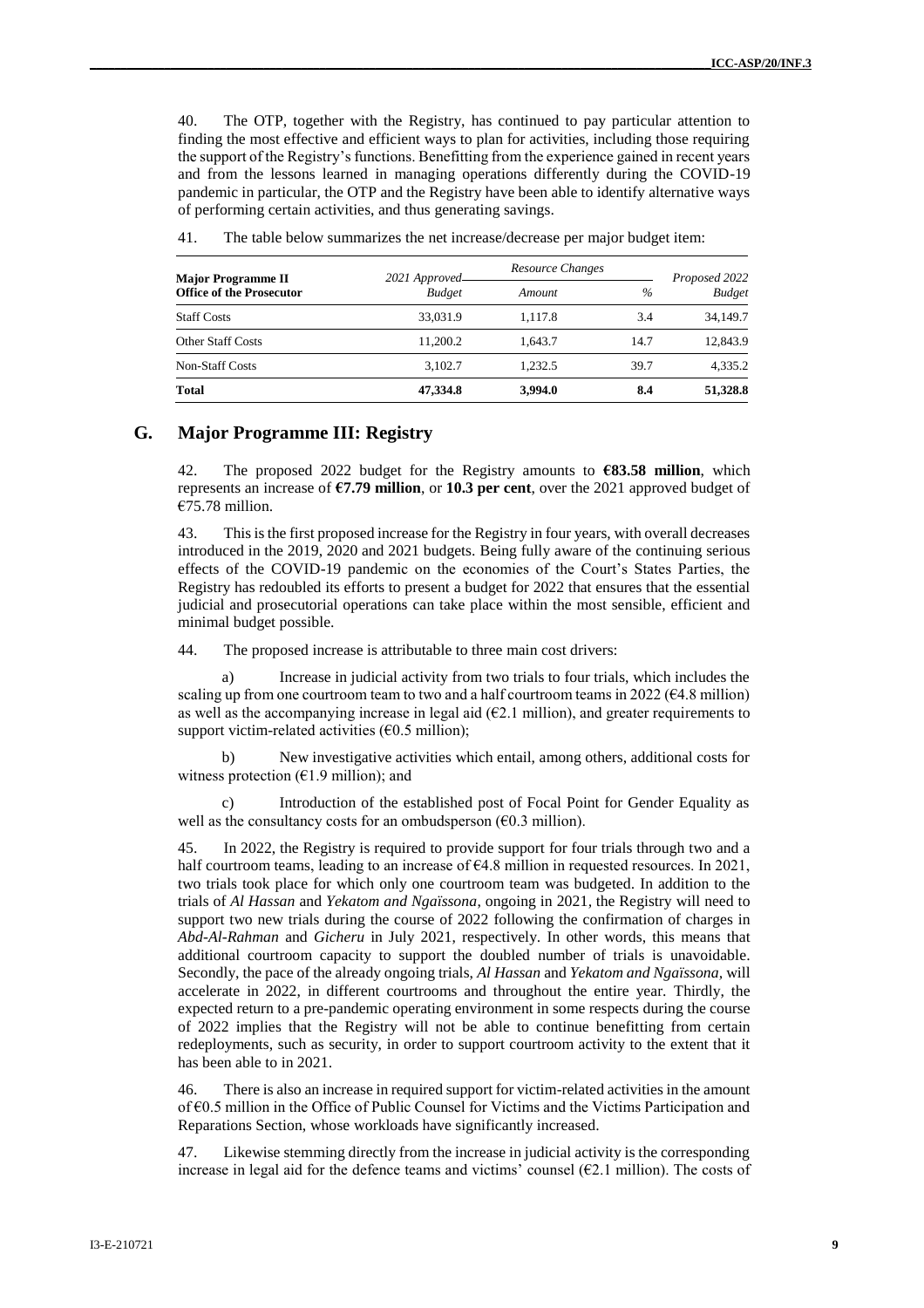legal aid are applied according to the existing legal aid framework, as enshrined in the Rome Statute, the Rules of Procedure and Evidence and the Regulations of the Court, by which the Registry is obliged to abide.

48. The second main underlying factor in the Registry's proposed increase is the support required for the OTP's investigations  $(61.9 \text{ million})$ , in large part due to the need to provide protection to an increased number of witnesses. There has been a 300 per cent increase in referrals for witness protection by the OTP, including in the *Said* and *Abd-Al-Rahman* cases during their pre-trial stage, which will lead to a corresponding increase in the services required of the Registry, irrespective of whether the charges are also confirmed in the *Said* case.

49. The third underlying factor is the introduction of the Focal Point for Gender Equality and an ombudsperson, which are two important Court-wide initiatives but are currently budgeted formally under the Registry budget (€0.3 million). The pressing and compelling need to address gender issues and gender equality at the Court has been underlined multiple times, including in the last staff engagement survey and the IER Report (Recommendation 15), and equally forms an essential part of the strategic plans for 2019-2021 of the Registry and of the Court. The need for the function of an ombudsperson at the Court has similarly been highlighted on a number of occasions including by the Independent Expert Review (Recommendation 118).

50. The proposed overall increase in the Registry's budget would have been higher had it not been for reductions, savings and efficiencies across the Registry in the total amount of  $€1.8$  million, as detailed in the Registry narrative.

51. In conclusion, despite the total of  $69.6$  million in additional costs required to support four trials -two new trials and two ongoing trials continuing at an accelerated pace- through two and a half courtroom teams and legal aid for defence and victims, provide support for victim-related activities and investigations, and enable two important Court-wide initiatives, namely the Focal Point for Gender Equality and the ombudsperson, the Registry has nonetheless managed to produce a significantly reduced total increase of  $\epsilon$ 7.8 million thanks to its utmost efforts to find reductions, savings and efficiencies in its continuous aim for budgetary self-discipline.

| <b>Major Programme III</b><br><b>Registry</b> | 2021 Approved-<br><b>Budget</b> | Resource Changes |      | Proposed 2022<br><b>Budget</b> |
|-----------------------------------------------|---------------------------------|------------------|------|--------------------------------|
|                                               |                                 | Amount           | $\%$ |                                |
| <b>Staff Costs</b>                            | 47.321.9                        | 1.007.9          | 2.1  | 48.329.8                       |
| <b>Other Staff Costs</b>                      | 4.310.4                         | 4.123.6          | 95.7 | 8.434.0                        |
| <b>Non-Staff Costs</b>                        | 24.151.7                        | 2.663.4          | 11.0 | 26,815.1                       |
| <b>Total</b>                                  | 75,784.0                        | 7.794.9          | 10.3 | 83,578.9                       |

## **H. Major Programme IV: Secretariat of the Assembly of States Parties**

52. The proposed 2022 budget for Major Programme IV amounts to **€3.18 million**, which represents a net increase of **€338.6 thousand** (**11.9 per cent**) over the 2021 approved budget of  $\epsilon$ 2.84 million. This increase in resources is mainly due to a number of costs contained in the 2022 budget, including the costs associated with holding the twenty-first session of the Assembly in The Hague, 9 a two-day session of the Advisory Committee on Nominations of Judges and the increase in the annual fees for the external auditor. Some savings were attained through a combination of measures, including adjustments of staff resources, with a view to meeting the actual needs of the Secretariat in a flexible manner while bearing in mind efficiency considerations and synergy effects.

<sup>&</sup>lt;sup>9</sup> The full cost of renting conference rooms for the 2022 session of the Assembly is included in the request under contractual services.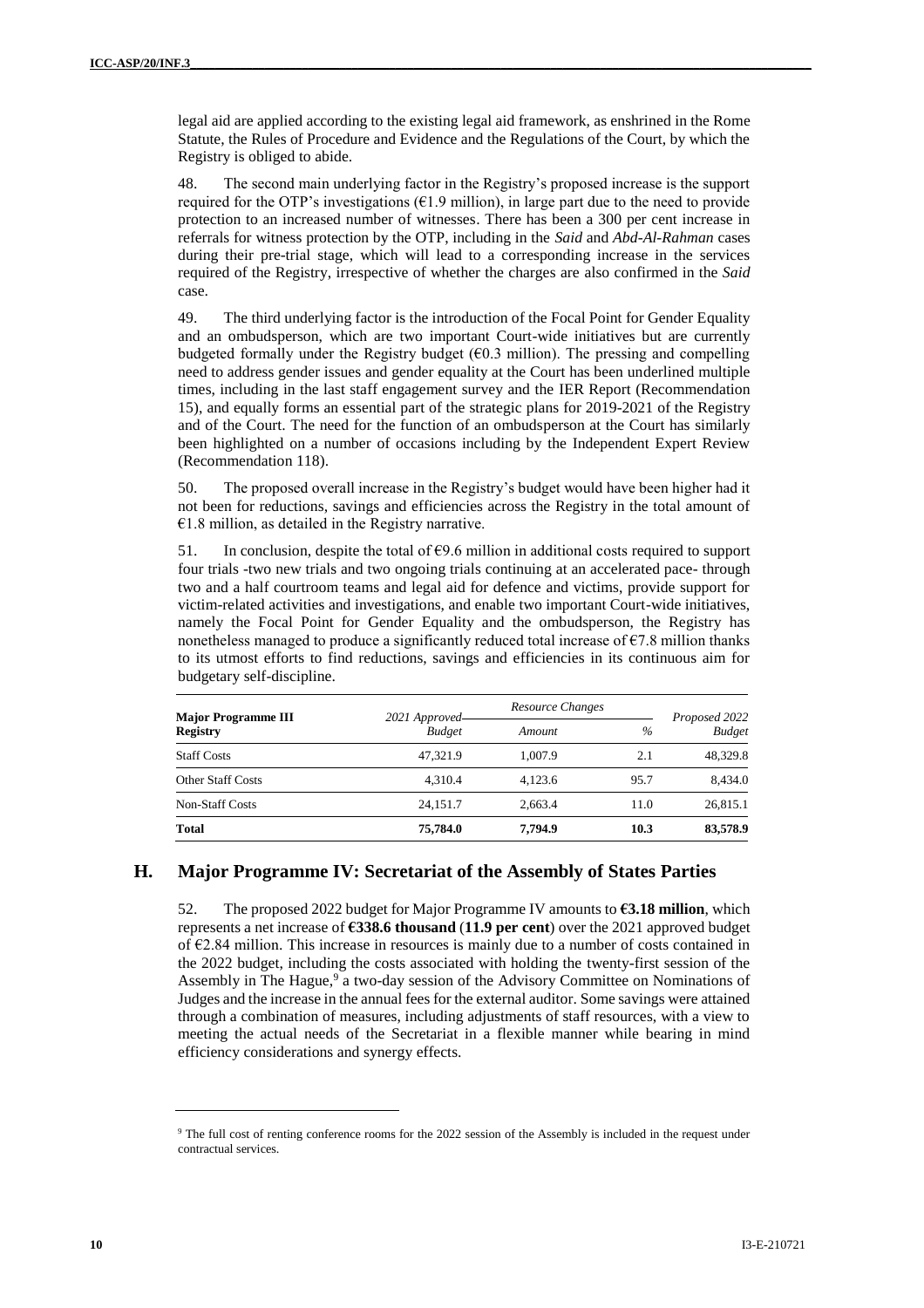| <b>Major Programme IV</b><br><b>Secretariat of the ASP</b> | 2021 Approved- |        | Resource Changes |                                |
|------------------------------------------------------------|----------------|--------|------------------|--------------------------------|
|                                                            | <b>Budget</b>  | Amount | $\%$             | Proposed 2022<br><b>Budget</b> |
| <b>Staff Costs</b>                                         | 1.217.4        | (86.8) | (7.1)            | 1,130.6                        |
| <b>Other Staff Costs</b>                                   | 693.8          | (62.3) | (9.0)            | 631.5                          |
| <b>Non-Staff Costs</b>                                     | 925.8          | 487.7  | 52.7             | 1,413.5                        |
| <b>Total</b>                                               | 2,837.0        | 338.6  | 11.9             | 3,175.6                        |

#### **I. Major Programme V: Premises**

53. The proposed 2022 budget for Major Programme V remains unchanged from the 2021 approved budget of **€2.27 million**. The funds are required for preventive and corrective maintenance and for the replacement of building components that have reached the end of their useful lives (capital replacements). The proposal is in effect a reduction as it includes absorption of the expected 2.5 per cent price index increase in the facilities management industry in the Netherlands. This reduction will be implemented by continuing to replace only vulnerable elements that have already broken down or show signs of imminent breakdown.

| <b>Major Programme V</b><br><b>Premises</b> | 2021 Approved- | Resource Changes |      | Proposed 2022 |
|---------------------------------------------|----------------|------------------|------|---------------|
|                                             | <b>Budget</b>  | Amount           | $\%$ | <b>Budget</b> |
| <b>Staff Costs</b>                          |                | -                |      |               |
| <b>Other Staff Costs</b>                    | ۰              | -                |      |               |
| <b>Non-Staff Costs</b>                      | 2.270.0        | ۰                |      | 2,270.0       |
| Total                                       | 2.270.0        | -                |      | 2.270.0       |

#### **J. Major Programme VI: Secretariat of the Trust Fund for Victims**

54. The proposed 2022 budget for the Trust Fund for Victims amounts to **€3.39 million**, which represents an increase of **€188.6 thousand**, or **5.9 per cent**, as compared to the 2021 approved budget of €3.20 million.

55. The Trust Fund's increasing workload will be addressed by internal flexibility and efficiency measures, including in the working relationship with the Registry. The focus of the Trust Fund's work in 2022 will be on implementing reparations in five cases and raising the resources required to complement reparations awards and extending ongoing assistance programmes as approved by the Board of Directors of the Trust Fund for Victims.

56. The requested additional resources relate to the above-mentioned priority areas of reparations and fundraising, including raising the visibility of the Trust Fund through social media and seeking partnerships with international and non-governmental organizations for the benefit of victims. Increasingly, various donors and earmarking also require that the Trust Fund enhance its fund management activities and focus resources on internal and external financial and narrative reporting. The limited additional resources requested will therefore allow the Trust Fund to be responsive in its strategy and mandates.

| <b>Major Programme VI</b>                                  |                                | Resource Changes |       |                                |
|------------------------------------------------------------|--------------------------------|------------------|-------|--------------------------------|
| <b>Secretariat of the Trust Fund for</b><br><b>Victims</b> | 2021 Approved<br><b>Budget</b> | Amount           | $\%$  | Proposed 2022<br><b>Budget</b> |
| <b>Staff Costs</b>                                         | 1.164.6                        | 195.9            | 16.8  | 1,360.5                        |
| <b>Other Staff Costs</b>                                   | 1.722.4                        | (63.4)           | (3.7) | 1,659.0                        |
| <b>Non-Staff Costs</b>                                     | 312.6                          | 56.1             | 17.9  | 368.7                          |
| <b>Total</b>                                               | 3,199.6                        | 188.6            | 5.9   | 3,388.2                        |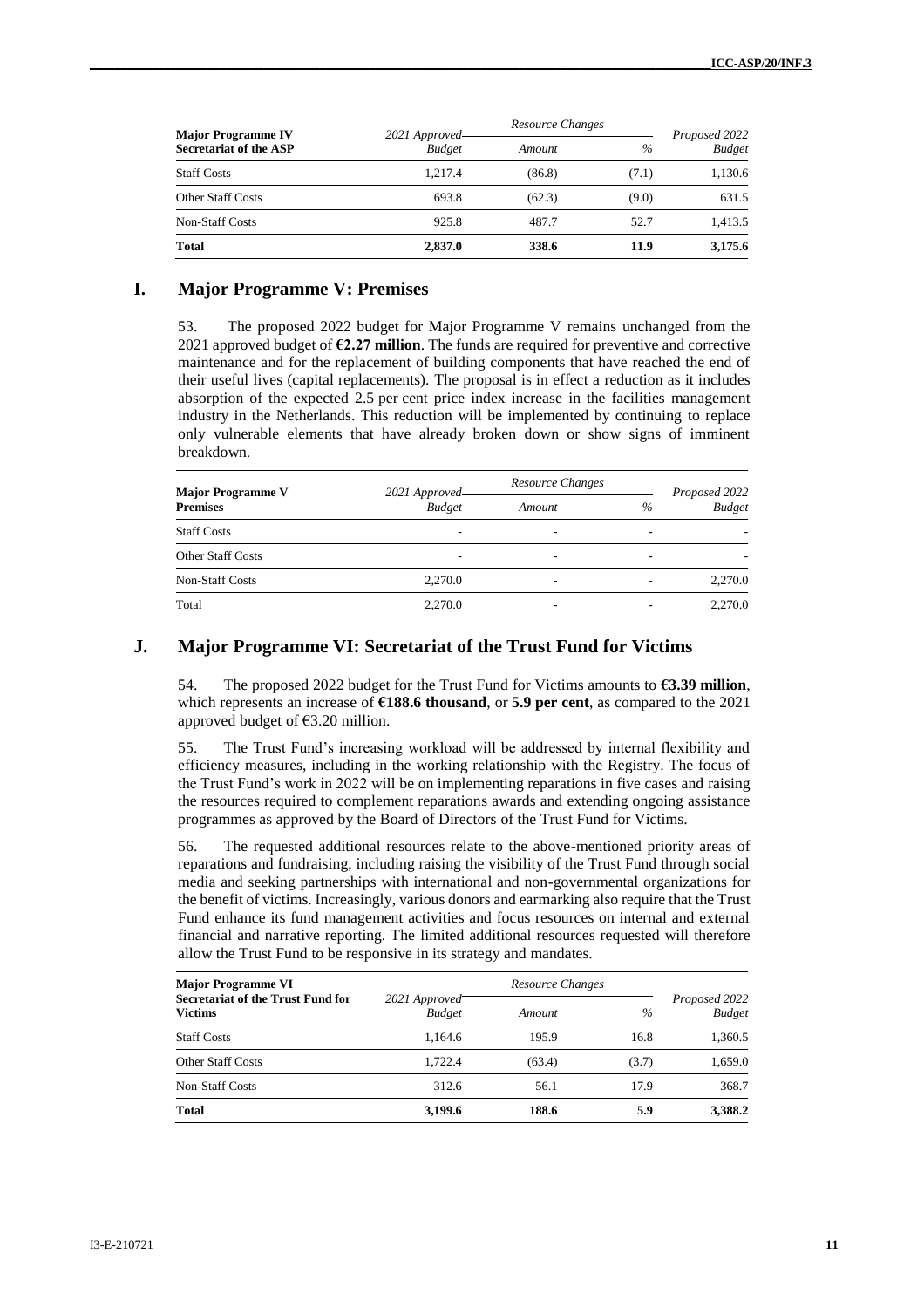# **K. Major Programme VII-2: Permanent Premises Project – Host State Loan**

57. The proposed 2022 budget for Major Programme VII-2 amounts to **€3.59 million**, which is equal to the 2021 approved budget. Major Programme VII-2 manages the payment of interest on the Host State Loan, which must be paid to and received by the host State on the due date (i.e. on or before 1 February of each calendar year).<sup>10</sup> Repayment of the loan began following the surrender of the interim premises leases on 30 June 2016. Capital and interest owed for the period from 1 January to 31 December 2021 will be payable on or before 1 February 2022.

| <b>Major Programme VII-2</b><br><b>Host State Loan</b> | 2021 Approved- | Resource Changes |      | Proposed 2022 |
|--------------------------------------------------------|----------------|------------------|------|---------------|
|                                                        | <b>Budget</b>  | Amount           | $\%$ | <b>Budget</b> |
| <b>Staff Costs</b>                                     |                | ۰                |      |               |
| <b>Other Staff Costs</b>                               |                |                  |      |               |
| <b>Non-Staff Costs</b>                                 |                | ۰                |      |               |
| <b>Host State Loan</b>                                 | 3,585.1        | -                |      | 3,585.1       |
| <b>Total</b>                                           | 3,585.1        |                  |      | 3,585.1       |

# **L. Major Programme VII-5: Independent Oversight Mechanism**

58. The proposed 2022 budget for the Independent Oversight Mechanism amounts to **€874.2 thousand**, which represents an increase of **€134.7 thousand**, or **18.2 per cent**, as compared to the 2021 approved budget of  $\epsilon$ 739.5 thousand. The Independent Oversight Mechanism was established by the Assembly at its eighth session, in accordance with article 112(4) of the Rome Statute, to provide independent, effective and meaningful oversight of the Court through the conduct of investigations, evaluations and inspections. The increase in the requested amount reflects an increase in staff costs as a result of the request for one additional investigator position.

| <b>Major Programme VII-5</b>           | 2021 Approved<br><b>Budget</b> | Resource Changes |      | Proposed 2022 |  |
|----------------------------------------|--------------------------------|------------------|------|---------------|--|
| <b>Independent Oversight Mechanism</b> |                                | Amount           | $\%$ | <b>Budget</b> |  |
| <b>Staff Costs</b>                     | 526.4                          | 0.2              | 0.0  | 526.6         |  |
| <b>Other Staff Costs</b>               | 158.0                          | 133.7            | 84.6 | 291.7         |  |
| Non-Staff Costs                        | 55.1                           | 0.8              | 1.5  | 55.9          |  |
| <b>Total</b>                           | 739.5                          | 134.7            | 18.2 | 874.2         |  |

# **M. Major Programme VII-6: Office of Internal Audit**

59. The proposed 2022 budget for the Office of Internal Audit amounts to **€775.0 thousand**, which represents an increase of **€22.3 thousand**, or **3.0 per cent**, as compared to the 2021 approved budget of €752.7 thousand. The requested resources will enable the Office to contribute to the achievement of the Court's strategic and operational objectives by providing assurance to management on the effectiveness and efficiency of governance, internal control frameworks and risk management through (at least nine) audits and advisory work.

60. The increase in resources is due to contractual services to upgrade TeamMate AM, the internal audit software that has been in use for more than 10 years. The scope of the external consultant's work will be the business-side preparation for the upgrade to TeamMate+, including planning, configuration, training, testing and deployment. The Information Management Services Section will cover the expenditures associated with licences and handle the technical aspect of the upgrade.

<sup>&</sup>lt;sup>10</sup> Loan agreement between the State of the Netherlands (Ministry of Foreign Affairs) and the International Criminal Court, dated 23 March 2009, para. 6.1.